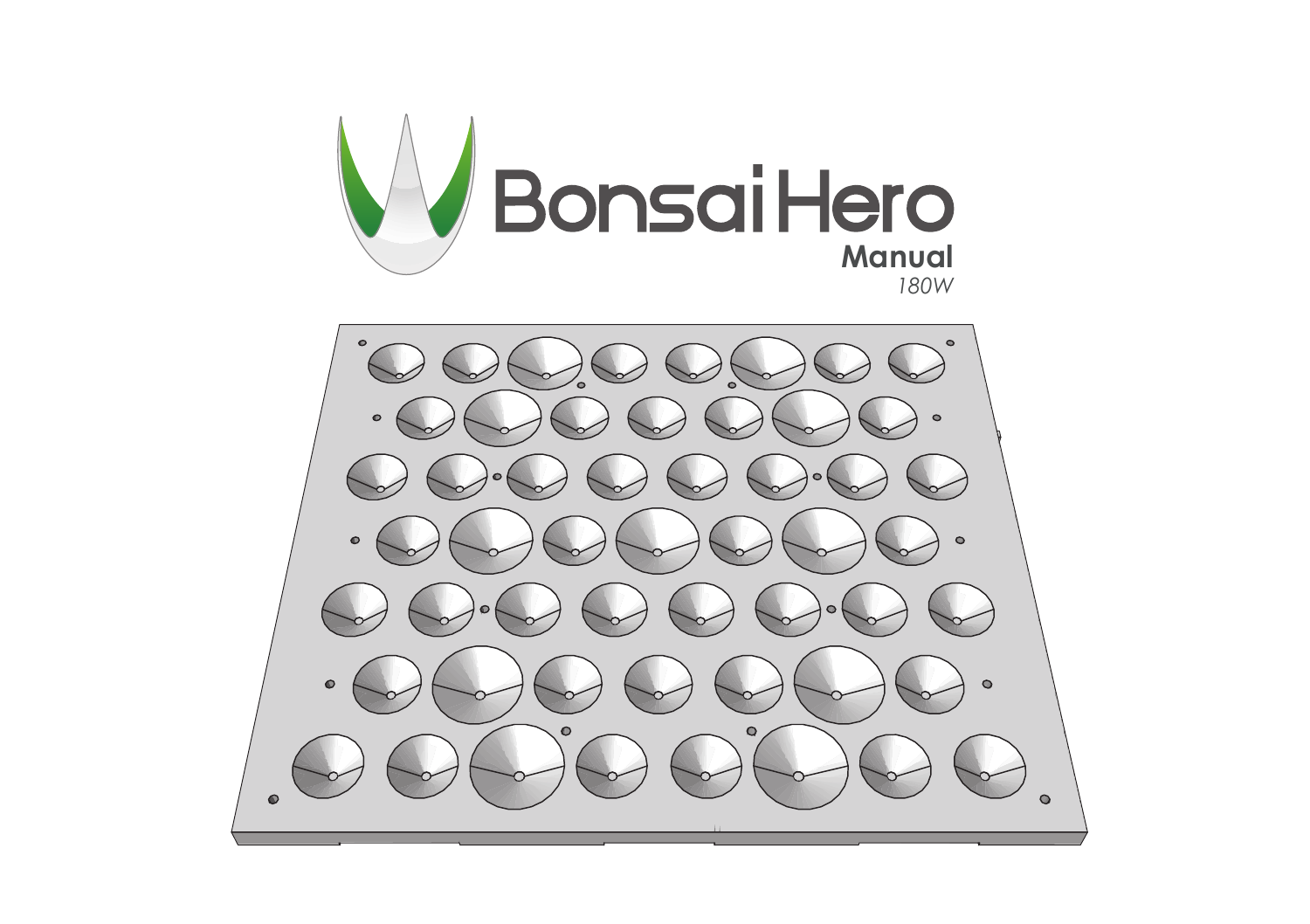Thank you for purchasing a HansPanel. You now own a very powerful product, HansPanel has one of the highest efficiencies available on our planet today. It enables you to grow all kinds of vegetables and flowers in your own home, no matter which season it is, with an absolute minimal use of electricity.

# **Precautions:**

- Please keep the panel dry and clean. To achieve the highest efficiency, the leds are unprotected. So it is unadvisable to spray any form of dust or liquid over the panel, it can lead to light loss or serious damage.
- Please make sure the panel is properly connected to the power supply before connecting the power supply to the mains voltage and switching the panel On. If this order is reversed, by first connecting the power supply to the mains voltage and afterwards connecting the panel to the power supply, damage might appear to the panel.
- Please switch the panel Off by disconnecting the power supply from the mains voltage.
- Please ensure the fan is not covered by any material, it needs a free airflow.

### **Maintenance:**

- You can use a soft cloth and gently swipe the panel clean, if needed.
- To clean the soft domes of the Leds, carefully use a Q-tip, cotton swab, that has been dripped with window glass cleaner. Please be aware the Led-domes are rather fragile, damaged domes are not covered by warrantee.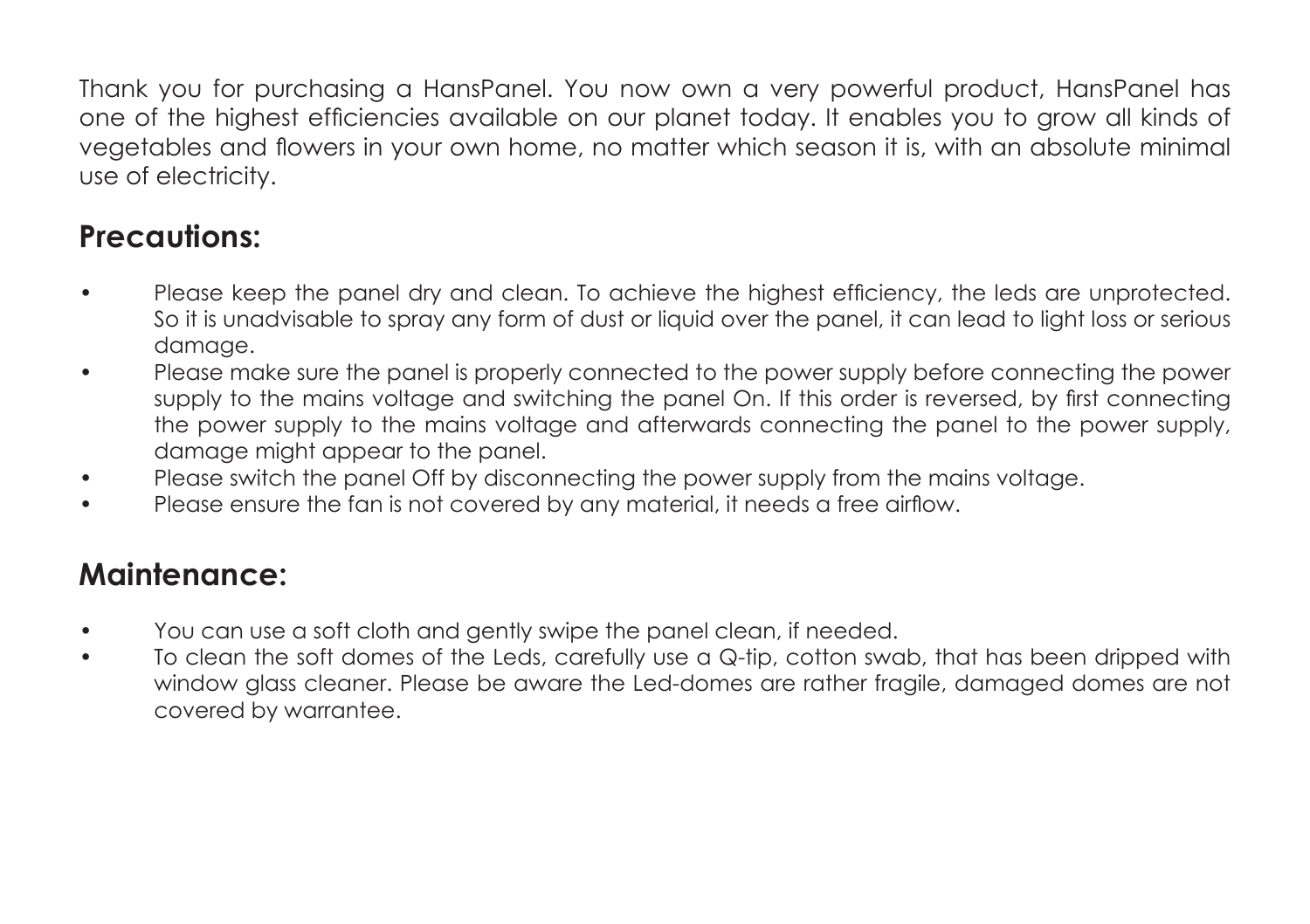### **Usage:**

- Install the panel so that most of the Ledlight  $\circ$ will reach the plants, covering the walls of your grow-area with reflective foil or white paint might improve this.
- The switch on the side of the panel has 2 positions, <sup>o</sup> each of these activates a different number of Leds. The sticker on top of the panel shows which position is used.
- Low position is for plants that are growing rapidly, until the forming flowers or fruit has become dominant. Total power consumption about 85 watt. Recommended distance to canopy 20 to 80 cm.
- Full flower phase, is the highest setting, it is for plants to are fully forming fruit or flowers. All leds will be activated, total power consumption about 180 watt.

Recommended distance to canopy 20 to 80 cm.